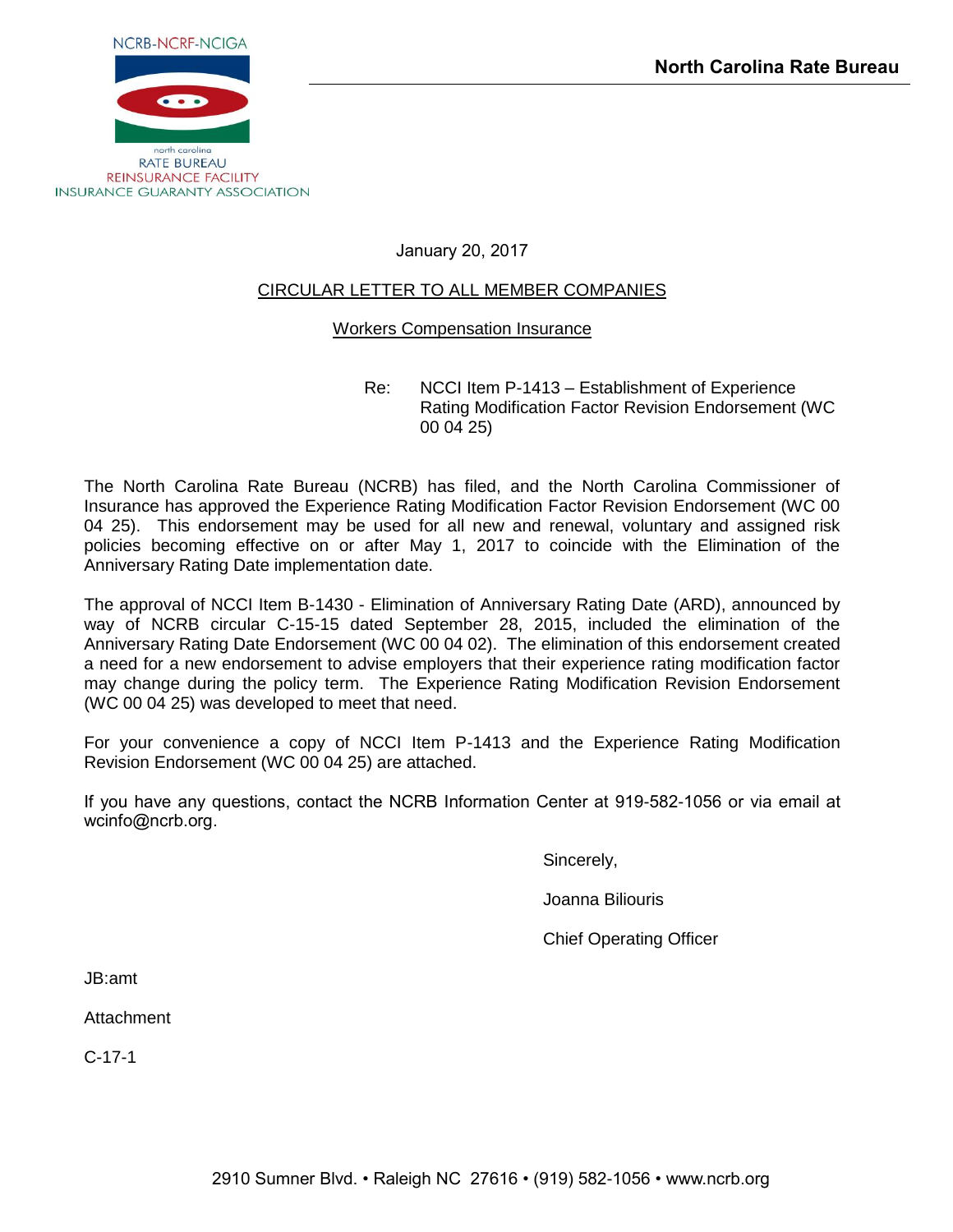### **FILING MEMORANDUM**

## **ITEM P-1413—ESTABLISHMENT OF EXPERIENCE RATING MODIFICATION FACTOR REVISION ENDORSEMENT**

#### **PURPOSE**

This item establishes the Experience Rating Modification Factor Revision Endorsement (WC 00 04 25) in NCCI's *Forms Manual of Workers Compensation and Employers Liability Insurance (Forms Manual)*.

#### **BACKGROUND**

NCCI's Workers Compensation and Employers Liability Insurance Policy Part Five, Section A—Our Manuals states:

All premium for this policy will be determined by our manuals of rules, rates, rating plans and classifications. We may change our manuals and apply the changes to this policy if authorized by law or <sup>a</sup> governmental agency regulating this insurance.

Further, NCCI's *Experience Rating Plan Manual* Rule 1-D-5 states, "The calculated experience rating modification factor is applied by the carrier(s) in accordance with this Plan, other applicable rules, statutes, and regulations."

Experience rating modification factors may change during <sup>a</sup> policy period for <sup>a</sup> variety of reasons, including but not limited to:

- •Rating effective date change
- •Revision of payroll and/or losses
- •Change from preliminary to final modification status

Recently, Item B-1430—Elimination of Anniversary Rating Date (ARD) was approved nationally. As <sup>a</sup> result, the Anniversary Rating Date Endorsement (WC 00 04 02) will be eliminated effective May 1, 2017. The current endorsement language includes <sup>a</sup> provision that the experience rating modification factor, if any, may change on the anniversary rating date.

Because Form WC 00 04 02 is being eliminated, NCCI is introducing <sup>a</sup> new endorsement to advise employers that their experience rating modification factor may change during the policy term. The proposed language in Exhibit 1 is based on existing policy and manual language detailed above.

### **PROPOSAL**

This item proposes to establish the Experience Rating Modification Factor Revision Endorsement (WC 00 04 25) in NCCI's *Forms Manual*.

#### **Florida-Specific**

NCCI's Florida Experience Rating Modification Factor Endorsement (WC 09 04 02) is used to inform employers that their experience rating modification factor is not available at the time of policy issuance. It also details how changes to the experience rating modification factor are applied to the policy.

The enclosed materials are copyrighted materials of the National Council on Compensation Insurance, Inc. ("NCCI"). The use of these materials may be governed by a separate contractual agreement between NCCI and its licensees such as an affiliation agreement between you and NCCI. Unless permitted by NCCI, you may not copy, create derivative works (by way of example, create or supplement your own works, databases, software, publications, manuals, or other materials), display, perform, or use the materials, in whole or in part, in any media. Such actions taken by you, or by your direction, may be in violation of federal copyright and other commercial laws. NCCI does not permit or acquiesce such use of its materials. In the event such use is contemplated or desired, please contact NCCI's Legal Department for permission.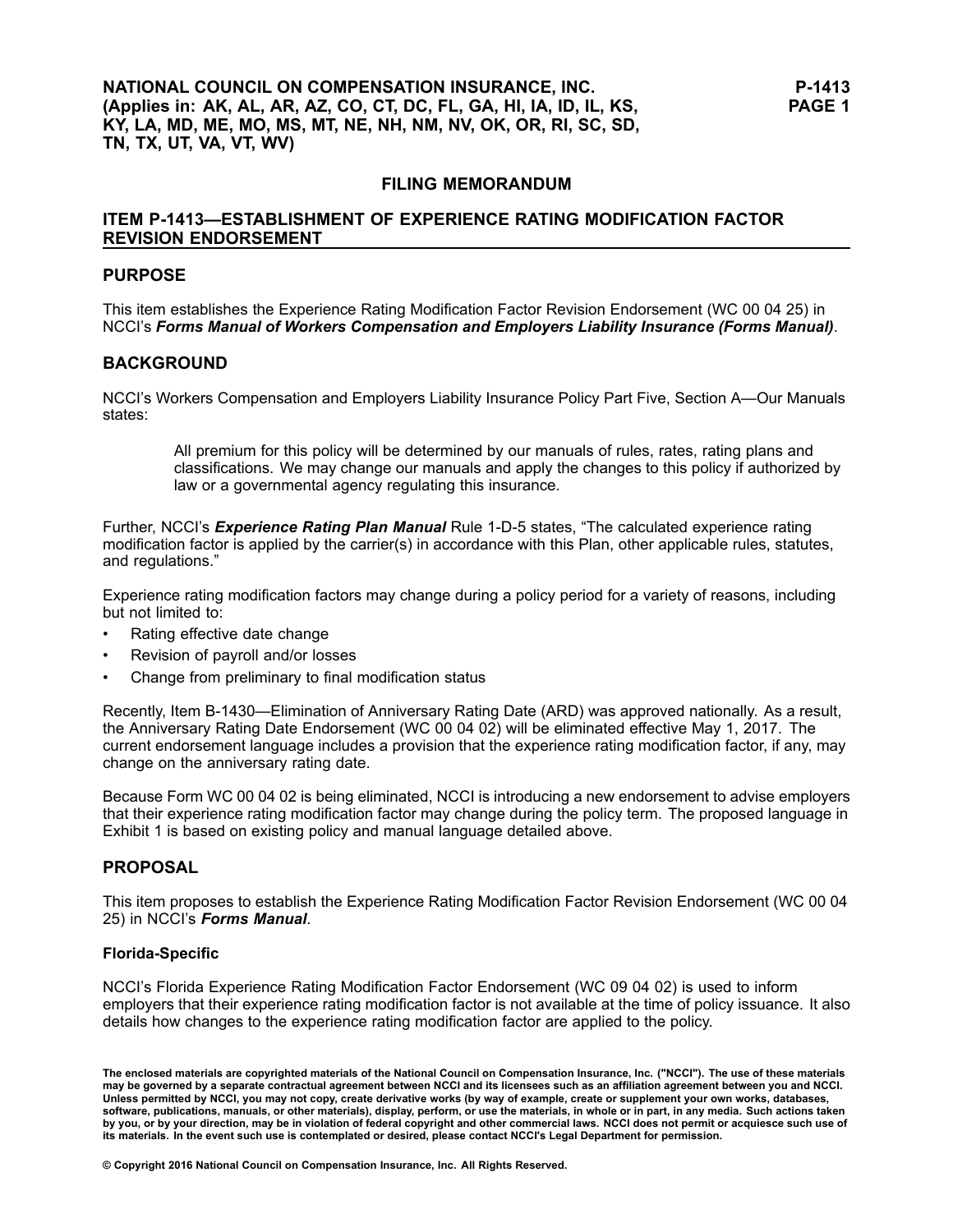## **NATIONAL COUNCIL ON COMPENSATION INSURANCE, INC. (Applies in: AK, AL, AR, AZ, CO, CT, DC, FL, GA, HI, IA, ID, IL, KS, KY, LA, MD, ME, MO, MS, MT, NE, NH, NM, NV, OK, OR, RI, SC, SD, TN, TX, UT, VA, VT, WV)**

### **FILING MEMORANDUM**

## **ITEM P-1413—ESTABLISHMENT OF EXPERIENCE RATING MODIFICATION FACTOR REVISION ENDORSEMENT**

NCCI is proposing to establish the Florida Experience Rating Modification Factor Revision Endorsement (WC 09 04 08), similar to the proposed national endorsement but including the application information in Form WC 09 04 02. This new Florida endorsement will be consistent with the existing Florida Experience Rating Modification Factor Endorsement. Although Form WC 09 04 02 is related to the proposal, it is not impacted by the establishment of Form WC 09 04 08. However, NCCI is proposing to revise Form WC 09 04 02 to include appropriate references to rating effective date and additional application information to be consistent with the Florida exception to NCCI's *Experience Rating Plan Manual* Rule 4-E.

Florida's exception to Rule 4-E in NCCI's *Experience Rating Plan Manual* contains <sup>a</sup> reference to the Experience Rating Modification Factor Endorsement. This state exception must be revised to also include <sup>a</sup> reference to the proposed Experience Rating Modification Factor Revision Endorsement.

This item proposes to:

- 1. Revise the Florida Experience Rating Modification Factor Endorsement (WC 09 04 02) for consistency with the Florida exception to NCCI's *Experience Rating Plan Manual* Rule 4-E.
- 2. Establish the Florida Experience Rating Modification Factor Revision Endorsement (WC 09 04 08) in NCCI's *Forms Manual*.
- 3. Revise the Florida exception to NCCI's *Experience Rating Plan Manual* Rule 4-E to clarify that <sup>a</sup> decrease in the experience modification factor is applied retroactively to the rating effective date if the rating effective date is later than the policy effective date. Also, <sup>a</sup> reference will be included to the proposed Florida Experience Rating Modification Factor Revision Endorsement.

#### **Missouri-Specific**

Missouri's exception to Rule 4-E in NCCI's *Experience Rating Plan Manual* contains references to the Experience Rating Modification Factor Endorsement. This item proposes to revise the Missouri exception to Rule 4-E to include references to the proposed Experience Rating Modification Factor Revision Endorsement.

#### **Nebraska-Specific**

NCCI's Nebraska Experience Rating Modification Endorsement (WC 26 04 01 A) is used to inform employers that their experience rating modification factor is not available at the time of policy issuance. It also details how changes to the experience rating modification factor are applied to the policy.

NCCI is proposing to establish the Nebraska Experience Rating Modification Factor Revision Endorsement (WC 26 04 03), similar to the proposed national endorsement but including the application information in Form WC 26 04 01 A. This new Nebraska endorsement will be consistent with the existing Nebraska Experience Rating Modification Endorsement. Although Form WC 26 04 01 A is related to the proposal, it is not impacted by the establishment of Form WC 26 04 03. However, NCCI is proposing to revise Form WC 26 04 01 A to include appropriate references to rating effective date and additional application information to be consistent with the Nebraska exception to NCCI's *Experience Rating Plan Manual* Rule 4-E.

This item proposes the following in NCCI's *Forms Manual*:

The enclosed materials are copyrighted materials of the National Council on Compensation Insurance, Inc. ("NCCI"). The use of these materials may be governed by a separate contractual agreement between NCCI and its licensees such as an affiliation agreement between you and NCCI. Unless permitted by NCCI, you may not copy, create derivative works (by way of example, create or supplement your own works, databases, software, publications, manuals, or other materials), display, perform, or use the materials, in whole or in part, in any media. Such actions taken by you, or by your direction, may be in violation of federal copyright and other commercial laws. NCCI does not permit or acquiesce such use of its materials. In the event such use is contemplated or desired, please contact NCCI's Legal Department for permission.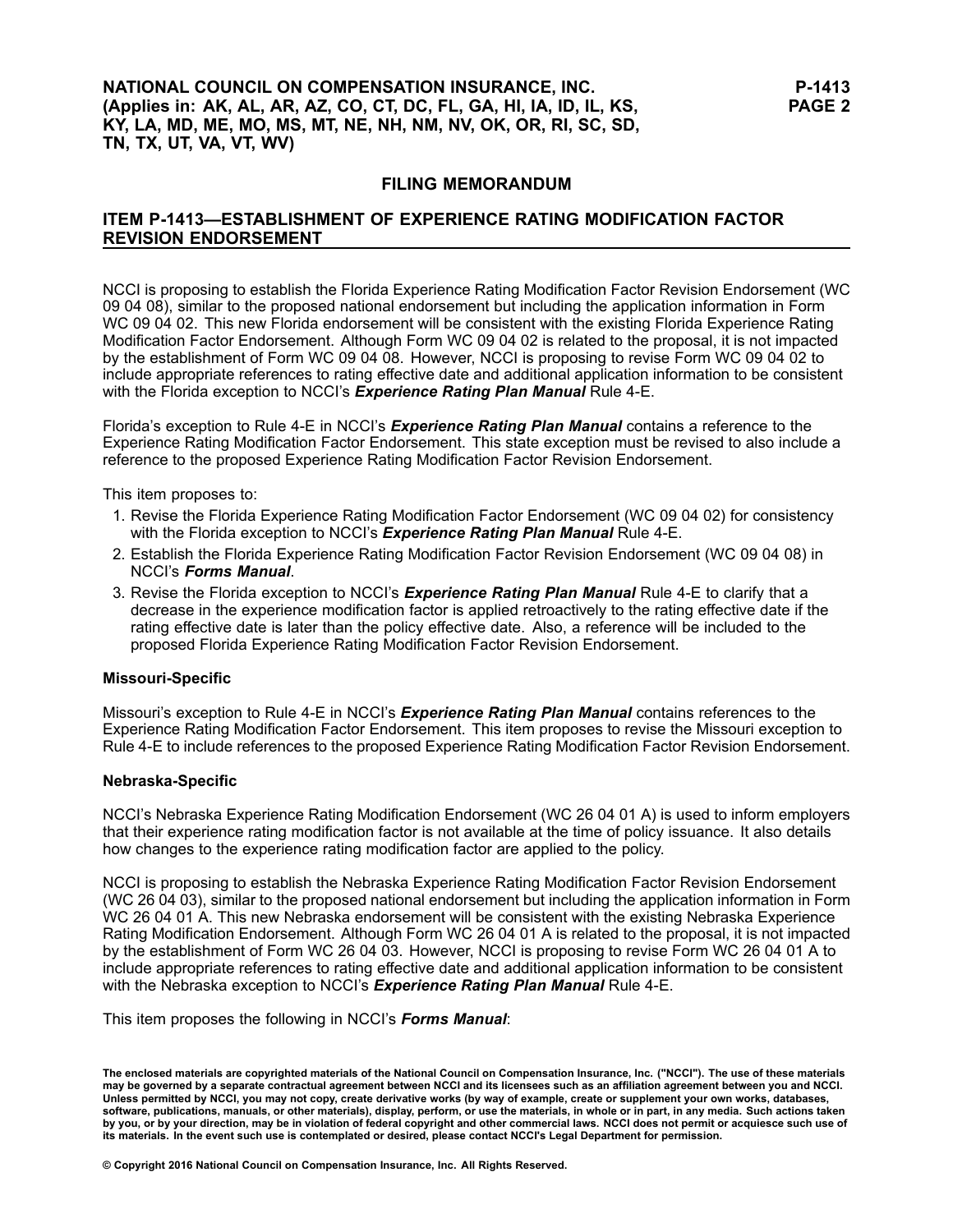### **FILING MEMORANDUM**

## **ITEM P-1413—ESTABLISHMENT OF EXPERIENCE RATING MODIFICATION FACTOR REVISION ENDORSEMENT**

- 1. Revise the Nebraska Experience Rating Modification Endorsement (WC 26 04 01 A) for consistency with the Nebraska exception to NCCI's *Experience Rating Plan Manual* Rule 4-E.
- 2. Establish the Nebraska Experience Rating Modification Factor Revision Endorsement (WC 26 04 03).

#### **Oregon-Specific**

Oregon's exception to Rule 4-E in NCCI's *Experience Rating Plan Manual* contains references to the Experience Rating Modification Factor Endorsement. This item proposes to revise the Oregon exception to Rule 4-E to include references to the proposed Experience Rating Modification Factor Revision Endorsement.

### **IMPACT**

There will be no statewide premium impact as <sup>a</sup> result of the changes proposed in this item.

| <b>Exhibit</b> | <b>Exhibit Comments</b>                                                                                                                                                                                           | <b>Implementation Summary</b>                                                                            |
|----------------|-------------------------------------------------------------------------------------------------------------------------------------------------------------------------------------------------------------------|----------------------------------------------------------------------------------------------------------|
| 1-Form         | • Displays the establishment of the<br><b>Experience Rating Modification Factor</b><br>Revision Endorsement (WC 00 04 25) in<br><b>NCCI's Forms Manual</b><br>Applies in all states except FL and NE<br>$\bullet$ | To become effective for new and renewal<br>policies effective on and after 12:01 a.m. on<br>May 1, 2017. |
| 2-Form         | Displays the revision to the Florida<br><b>Experience Rating Modification Factor</b><br>Endorsement (WC 09 04 02 A) in NCCI's<br><b>Forms Manual.</b>                                                             |                                                                                                          |
| 3-Form         | Displays the establishment of the Florida<br><b>Experience Rating Modification Factor</b><br>Revision Endorsement (WC 09 04 08) in<br><b>NCCI's Forms Manual.</b>                                                 |                                                                                                          |
| 4-Form         | Displays the revision to the Nebraska<br><b>Experience Rating Modification Endorsement</b><br>(WC 26 04 01 A) in NCCl's Forms Manual.                                                                             |                                                                                                          |
| 5-Form         | Displays the establishment of Nebraska<br><b>Experience Rating Modification Factor</b><br>Revision Endorsement (WC 26 04 03) in<br><b>NCCI's Forms Manual.</b>                                                    |                                                                                                          |

## **EXHIBIT COMMENTS AND IMPLEMENTATION SUMMARY**

The enclosed materials are copyrighted materials of the National Council on Compensation Insurance, Inc. ("NCCI"). The use of these materials<br>may be governed by a separate contractual agreement between NCCI and its license Unless permitted by NCCI, you may not copy, create derivative works (by way of example, create or supplement your own works, databases, software, publications, manuals, or other materials), display, perform, or use the materials, in whole or in part, in any media. Such actions taken by you, or by your direction, may be in violation of federal copyright and other commercial laws. NCCI does not permit or acquiesce such use of its materials. In the event such use is contemplated or desired, please contact NCCI's Legal Department for permission.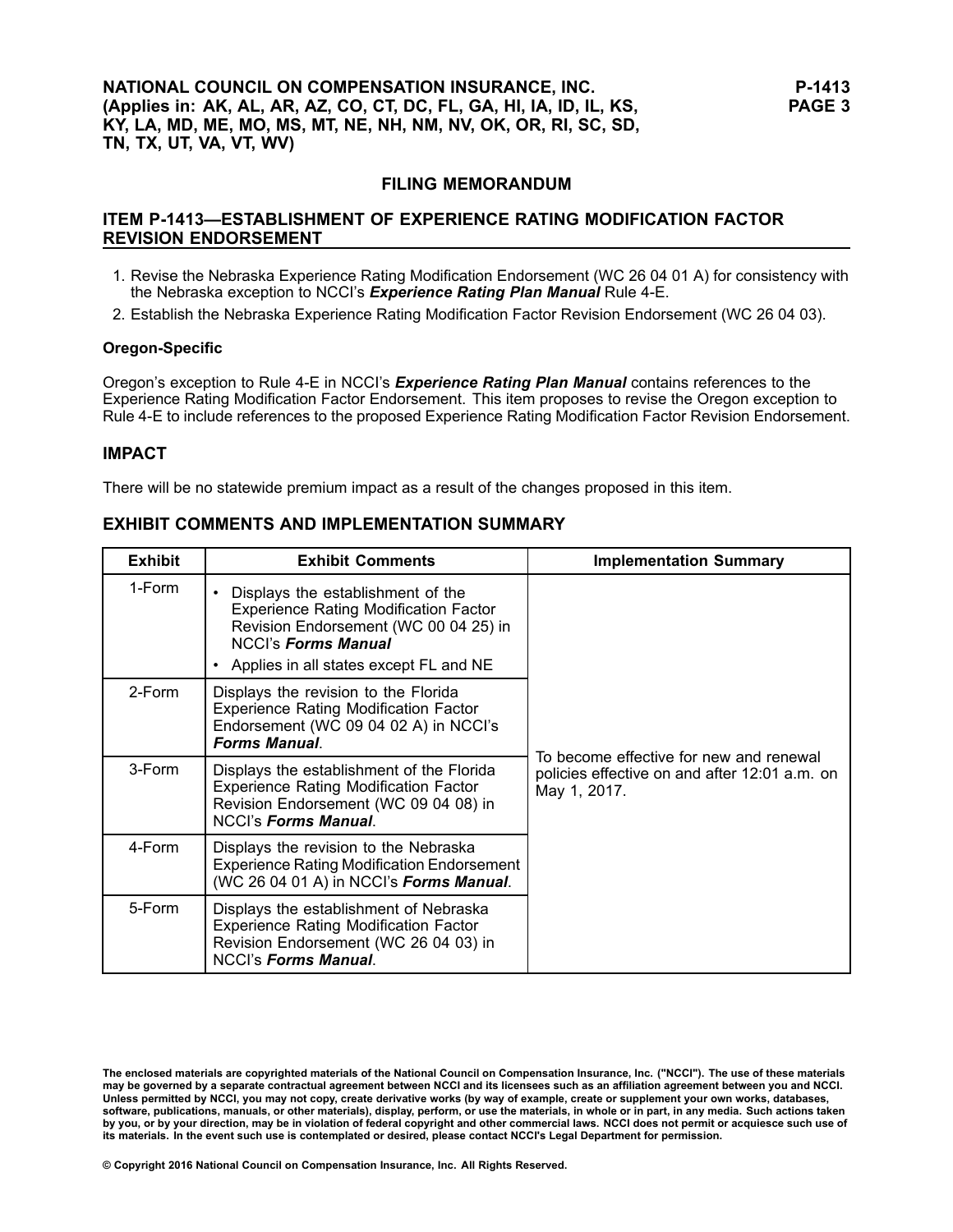### **FILING MEMORANDUM**

### **ITEM P-1413—ESTABLISHMENT OF EXPERIENCE RATING MODIFICATION FACTOR REVISION ENDORSEMENT**

| <b>Exhibit</b> | <b>Exhibit Comments</b>                                                                                  | <b>Implementation Summary</b>                                                                                              |
|----------------|----------------------------------------------------------------------------------------------------------|----------------------------------------------------------------------------------------------------------------------------|
| 6-Rule         | Displays the revision to Florida's exception<br>to Rule 4-E in NCCl's Experience Rating<br>Plan Manual.  |                                                                                                                            |
| 7-Rule         | Displays the revision to Missouri's exception<br>to Rule 4-E in NCCl's Experience Rating<br>Plan Manual. | To become effective for experience rating<br>modification factors with rating effective<br>dates on and after May 1, 2017. |
| 8-Rule         | Displays the revision to Oregon's exception<br>to Rule 4-E in NCCI's Experience Rating<br>Plan Manual.   |                                                                                                                            |

**Note:** Due to the approval of Item B-1430—Elimination of Anniversary Rating Date (ARD), effective May 1, 2017, Exhibits 4–Form, 6–Rule, 7–Rule, and 8–Rule show the changes as <sup>a</sup> result of Item B-1430 and Item P-1413.

The enclosed materials are copyrighted materials of the National Council on Compensation Insurance, Inc. ("NCCI"). The use of these materials<br>may be governed by a separate contractual agreement between NCCI and its license Unless permitted by NCCI, you may not copy, create derivative works (by way of example, create or supplement your own works, databases, software, publications, manuals, or other materials), display, perform, or use the materials, in whole or in part, in any media. Such actions taken by you, or by your direction, may be in violation of federal copyright and other commercial laws. NCCI does not permit or acquiesce such use of its materials. In the event such use is contemplated or desired, please contact NCCI's Legal Department for permission.